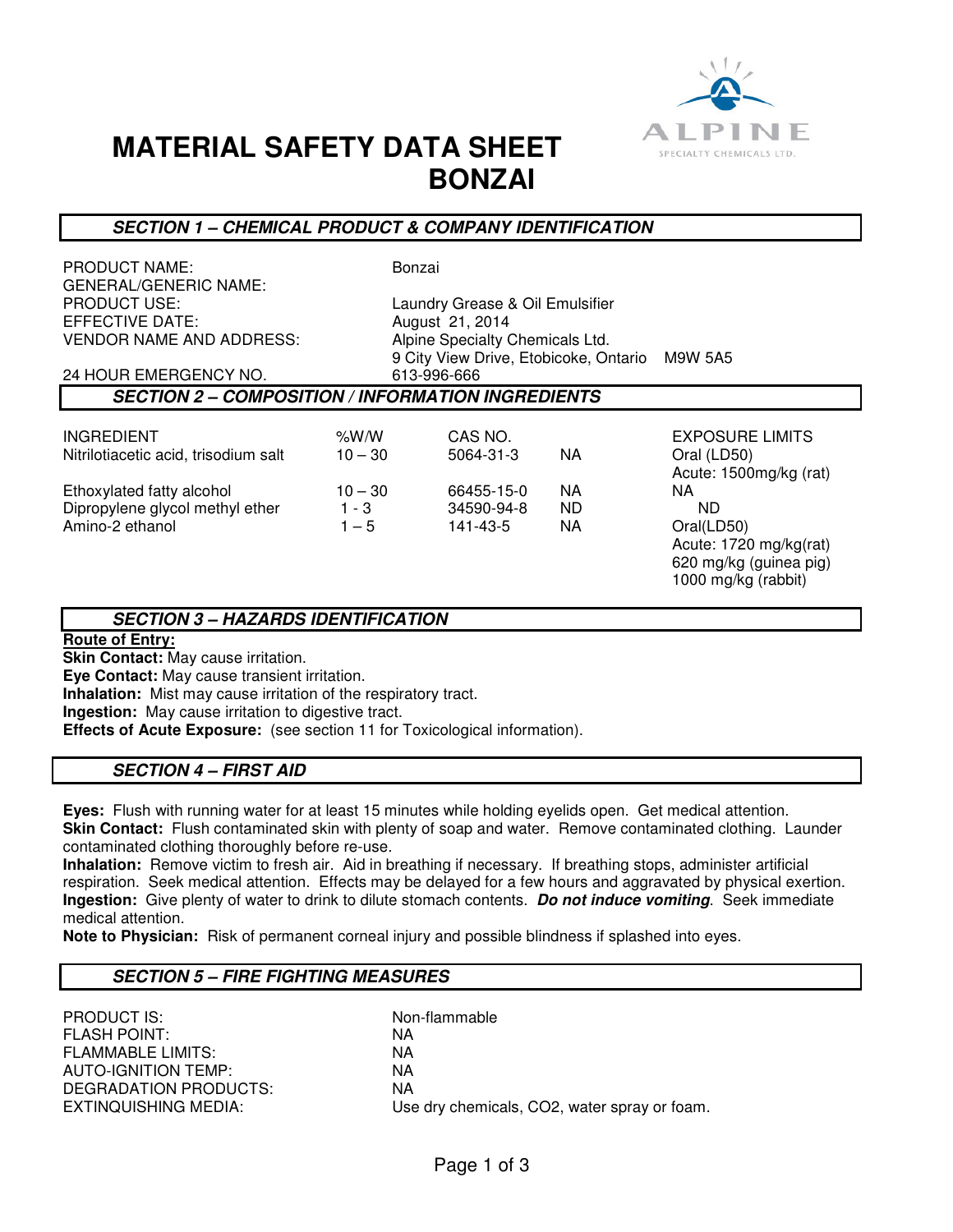# **MATERIAL SAFETY DATA SHEET BONZAI**

# **SECTION 6 – ACCIDENTAL RELEASE MEASURES**

**Leak/Spill:** Contain spill. Absorb with an inert dry material and place in an appropriate waste disposal container.

#### **SECTION 7 – HANDLING AND STORAGE**

**Handling Procedures**: Avoid all skin contact. Ventilate adequately, otherwise wear an appropriate breathing apparatus. Avoid contact with eyes, skin or clothing. . Keep container closed when not in use. **Storage Procedures**: Keep from freezing. Keep containers closed when not in use.

#### **SECTION 8 – EXPOSURE CONTROLS**

**Engineering Controls:** Use process enclosures, or local exhaust ventilation to keep airborne levels below recommended exposure limits. Emergency shower should be in close proximity. Eye wash facility should be close in proximity.

| RESPIRATORY PROTECTION:    |                                                                                                                             |
|----------------------------|-----------------------------------------------------------------------------------------------------------------------------|
| VENTILATION:               | General ventilation adequate.                                                                                               |
| PROTECTIVE GLOVES:         | Gloves, impervious                                                                                                          |
| EYE PROTECTION:            | Safety glasses                                                                                                              |
| OTHER PROTECTIVE MEASURES: | Apron and boots recommended under exceptional circumstances such as<br>spill or for prolonged contact with bulk quantities. |

#### **SECTION 9 – PHYSICAL PROPERTIES**

PHYSICAL STATE: Liquid APPEARANCE AND ODOUR: Perfumed, white liquid SPECIFIC GRAVITY: 1.08 to 1.095 (water=1)

PH: Concentrate 10.5 – 11.0

VAPOUR PRESSURE: The highest known value is 2.3 kpa (17.2 mg/Hg at 20 $\degree$ C) (Water) Weighted average: 1.87 kPa (14.03 mm/Hg at 20<sub>0</sub>C) VAPOUR DENSITY: Weighted average: 1.58 (air=1) BOILING POINT: Weighted average 117.85°C (244.1°F) WATER SOLUBILITY: Easy soluble in cold or hot water,

#### **SECTION 10 – STABILITY AND REACTIVITY**

STABILITY:<br>DECOMPOSITION PRODUCTS: See fire degradation

See fire degradation products. REACTIVITY: **REACTIVITY:** Reactive with oxidizing agents, acids. Non-reactive metals

#### **SECTION 11 – TOXICOLOGICAL INFORMATION**

| ROUTE OF ENTRY:<br><b>TOXICITY FOR ANIMALS:</b> | Ingestion. Skin contact. Eye contact. Inhalation.<br>Not Available       |
|-------------------------------------------------|--------------------------------------------------------------------------|
| <b>ACUTE EFFECTS:</b>                           | Hazardous in case of skin contact (irritant, sensitizer), of eye contact |
|                                                 | (irritant), of ingestion, of inhalation, Inflammation of the eye is      |
|                                                 | characterized by redness, watering, and itching. Skin inflammation is    |
|                                                 | characterized by itching, scaling, reddening or occasionally blistering. |
| <b>CHRONIC EFFECTS:</b>                         | Prolonged exposure may cause skin and eye chronic irritation.            |
| <b>CARCINOGENIC EFFECTS:</b>                    | Not Available                                                            |
| <b>MUTAGENIC EFFECTS:</b>                       | Not Available                                                            |
| <b>TERATOGENIC EFECTS:</b>                      | Not Available                                                            |